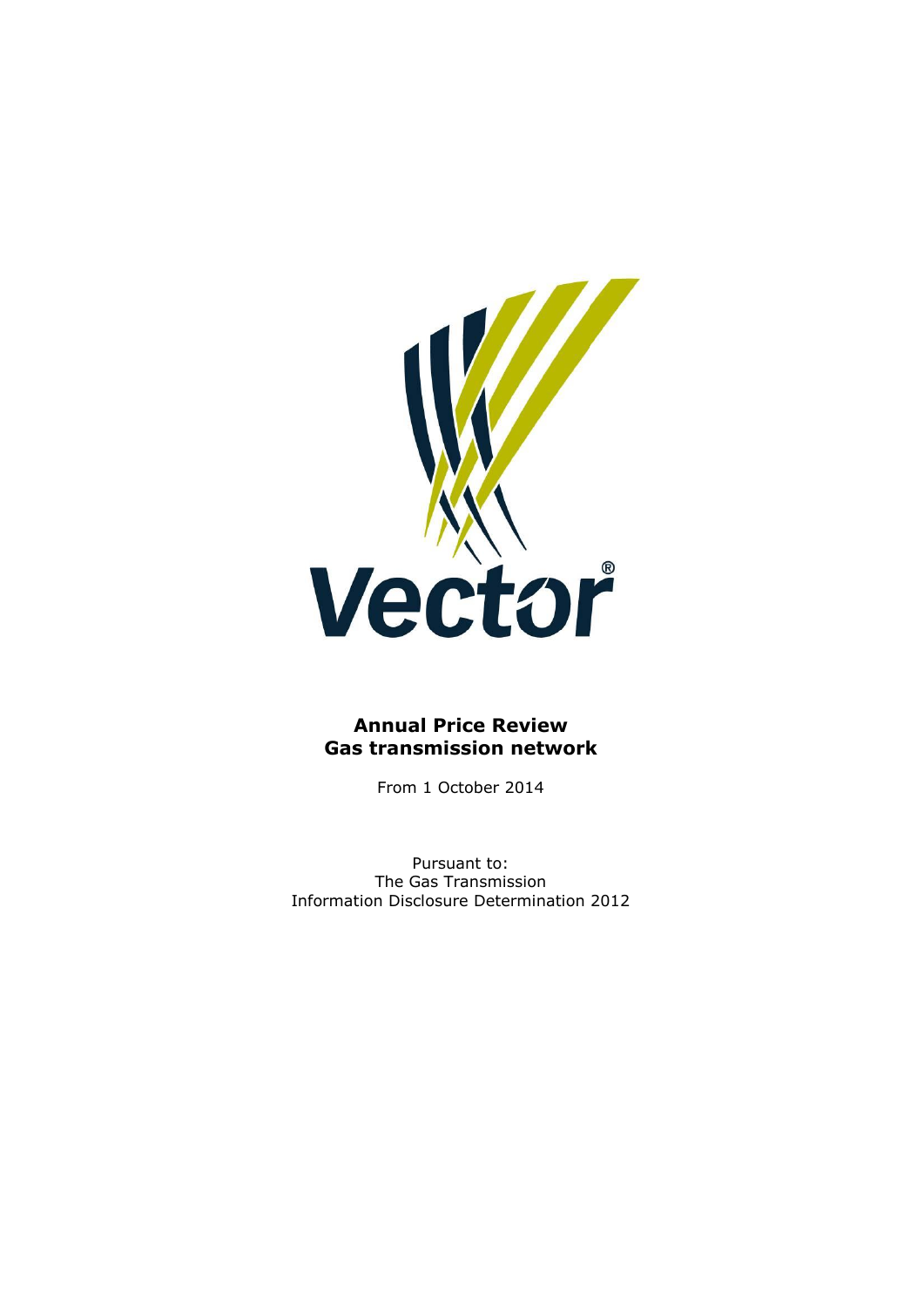## **Table of contents**

| Purpose of this document                   | 3  |
|--------------------------------------------|----|
| About Vector                               | 3  |
| How we set prices                          | 4  |
| Reasons for price changes                  | 6  |
| Rotowaro North pipeline - price schedule   | 8  |
| Rotowaro South pipeline - price schedule   | 8  |
| Morrinsville pipeline - price schedule     | 8  |
| Bay of Plenty pipeline - price schedule    | 9  |
| Frankley Road pipeline - price schedule    | 9  |
| Kapuni South pipeline - price schedule     | 10 |
| Kapuni to Pokuru pipeline - price schedule | 11 |
| Te Awamutu North pipeline - price schedule | 11 |
| Minor pipelines - price schedules          | 11 |
|                                            |    |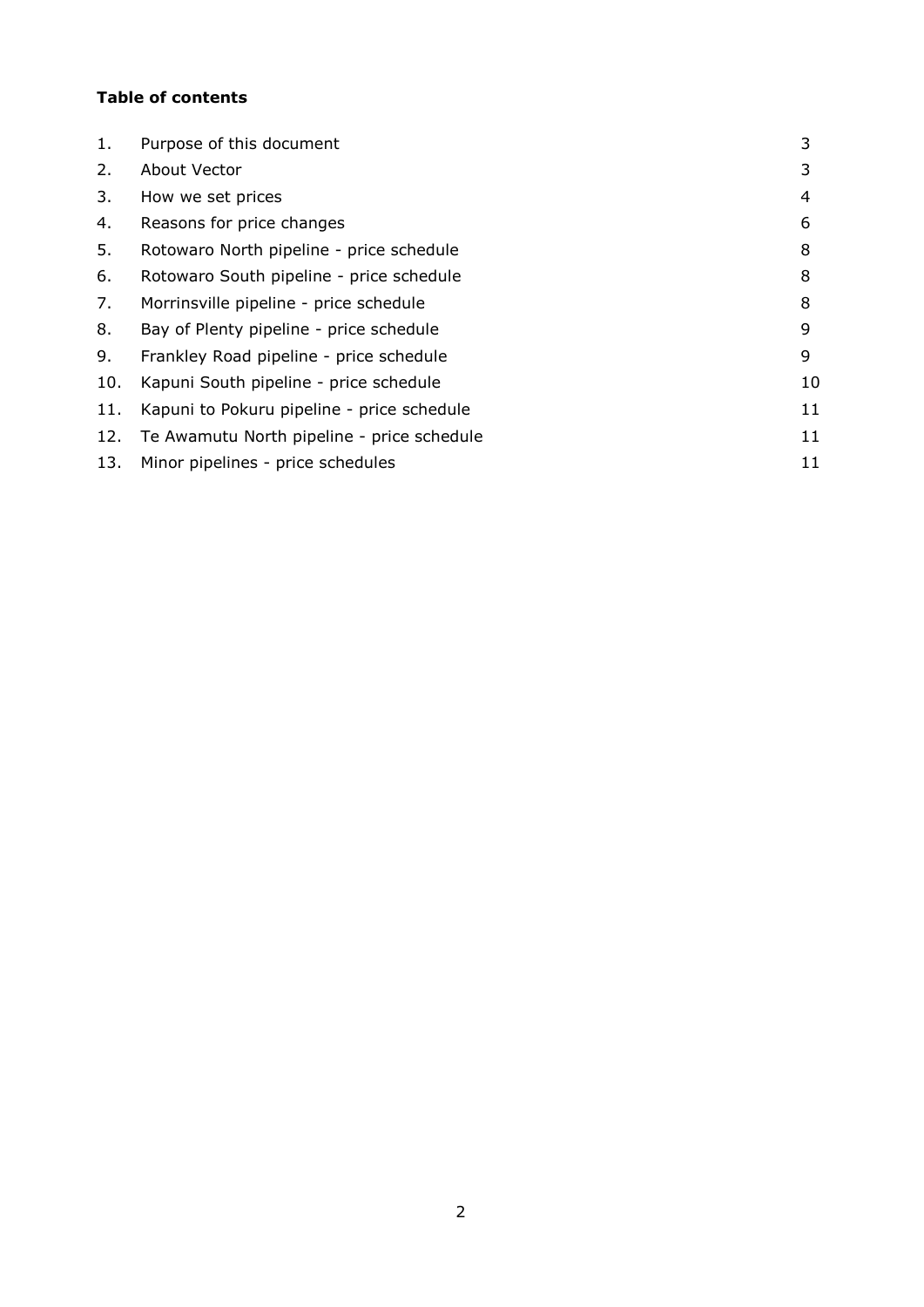### **1. PURPOSE OF THIS DOCUMENT**

This document contains information to help you understand how Vector determines its gas transmission prices. In this document, we:

- 1. Give you information about us and what we do;
- 2. Describe how we set our gas transmission prices;
- 3. Provide explanations and reasons for the changes in gas transmission prices; and
- 4. Include our price schedules with our new prices and eligibility criteria.

We believe in transparency and hope you find this information useful. You can find more detailed information about our price methodology on our website at: [http://vector.co.nz/pricing-methodology.](http://vector.co.nz/pricing-methodology)

Or if you need more information, you can give us a call at 0508 VECTOR (0508 832 867) and we'll do our best to answer your questions.

### **2. ABOUT VECTOR**

Vector is a leading New Zealand infrastructure group. We own and manage a unique portfolio of energy and fibre optic infrastructure networks in New Zealand.

Our assets perform a key role in delivering energy and communication services to more than one million homes and businesses across New Zealand. We are a significant provider of:

- Electricity distribution;
- Gas transmission and distribution;
- Electricity and gas metering installations and data management services;
- Natural gas and LPG, including 60.25% ownership of bulk LPG distributor Liquigas; and
- Fibre optic networks in Auckland and Wellington, delivering high speed broadband services.

In addition to our energy and fibre optic businesses we own:

- A 50% share in Treescape, an arboriculture and vegetation management company; and
- A 22.11% share in NZ Windfarms, a power generation company.

Vector is listed on the New Zealand Stock Exchange. Our majority shareholder, with a shareholding of 75.1%, is the Auckland Energy Consumer Trust (AECT). The balance of Vector's shares are held by individual and institutional shareholders.

Vector provides gas transmission pipeline services in the North Island over a network that comprises 2,400km of pipeline. The system was largely built between 1968 and the mid-1980s by the Natural Gas Corporation (NGC) and was purchased by Vector in 2005. Gas is taken from Vector's transmission system at over 130 Delivery Points (DPs), all of which are owned by Vector. They supply both distribution networks and single consumers such as industrial plants and power stations. Vector generally contracts with only a small number of shippers who use the transmission system. It is the shipper's gas that Vector moves from its source (typically in Taranaki) through the transmission system to where it is finally consumed.

There are currently 9 shippers who use Vector's transmission system, and to which the transmission prices apply.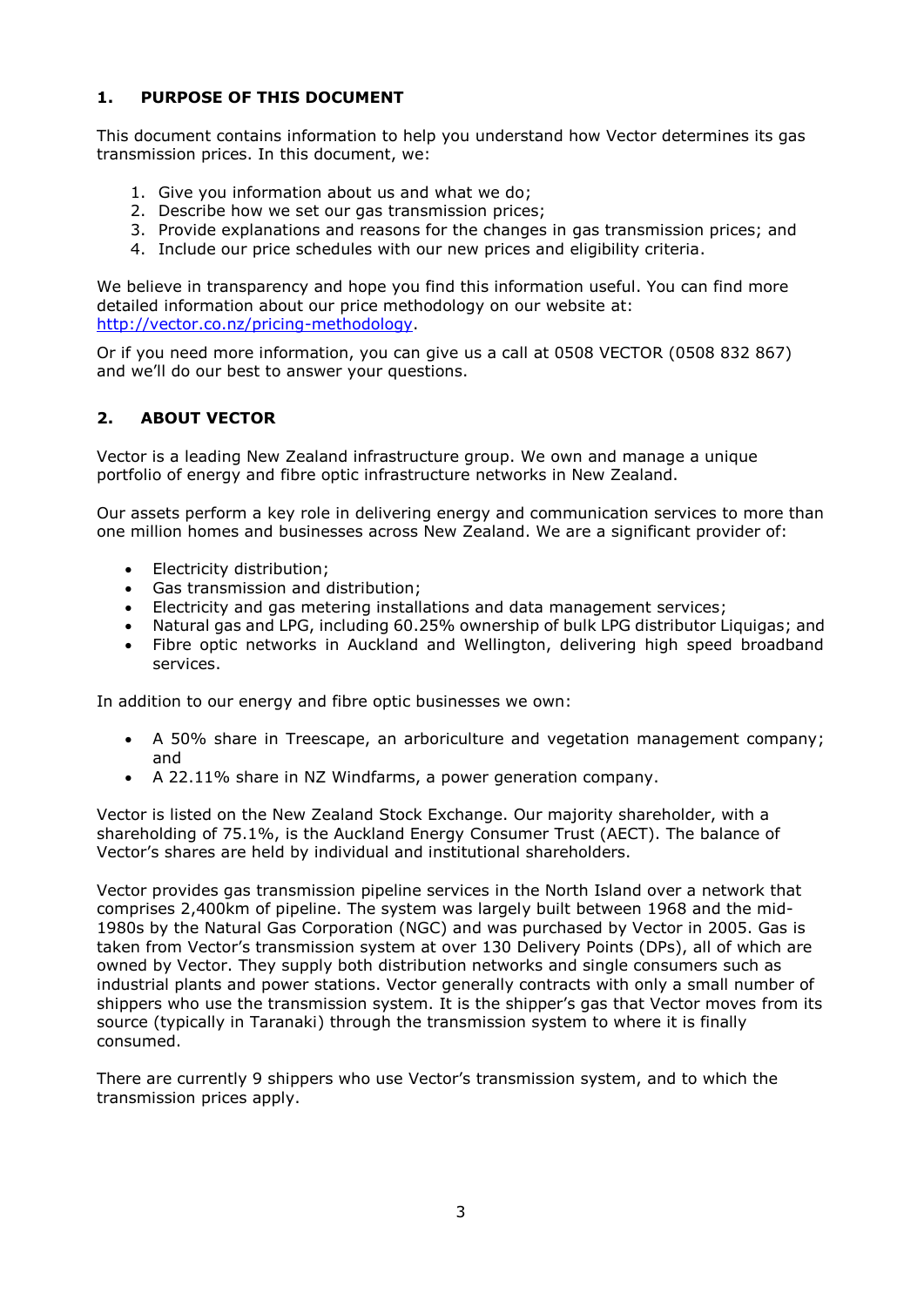#### **OPERATING STATISTICS**

| <b>Year ended 30 June</b>                           | 2014    | 2013    |
|-----------------------------------------------------|---------|---------|
| <b>ELECTRICITY</b>                                  |         |         |
| Customers <sup>1,4</sup>                            | 543,953 | 539.232 |
| Net movement in customers <sup>2</sup>              | 4.721   | 4.004   |
| Volume distributed (GWh)                            | 8,252   | 8.332   |
| Networks length (km) <sup>1</sup>                   | 18,021  | 17,865  |
| SAIDI (minutes) <sup>3</sup>                        |         |         |
| Normal operations                                   | 141.3   | 95.8    |
| <b>Extreme events</b>                               | 9.6     | 0,0     |
| Total                                               | 150.9   | 95.8    |
| <b>GAS TRANSPORTATION</b>                           |         |         |
| Distribution customers <sup>14</sup>                | 159.738 | 156.952 |
| Net movement in distribution customers <sup>2</sup> | 2.786   | 2.303   |

| <b>Year ended 30 June</b>                         | 2014    | 2013    |
|---------------------------------------------------|---------|---------|
| Distribution volume (PJ)                          | 21.9    | 21.4    |
| Transmission volume (PJ) <sup>5</sup>             | 111.3   | 118.2   |
| <b>GAS WHOLESALE</b>                              |         |         |
| Natural gas sales (PJ) <sup>6</sup>               | 24.5    | 26.5    |
| Gas liquids sales (tonnes) <sup>7</sup>           | 71,000  | 71,757  |
| Liquigas LPG tolling (tonnes) <sup>8</sup>        | 178,510 | 151,544 |
| <b>TECHNOLOGY</b>                                 |         |         |
| Electricity: smart meters <sup>1</sup>            | 675,555 | 505,888 |
| Electricity: legacy meters <sup>1</sup>           | 202,561 | 269,289 |
| Electricity: prepay meters <sup>1</sup>           | 4,527   | 4,851   |
| Electricity: time-of-use meters <sup>1</sup>      | 11,276  | 11,039  |
| Gas meters <sup>1</sup>                           | 211,741 | 215.948 |
| Data management services connections <sup>1</sup> | 8.227   | 8.123   |

1. As at 30 June 2. The net number of customers added during the year 3. Regulatory year 12 months to 31 March<br>4. Billable ICPs 5. Based on billable volumes 6. Excludes gas sold as gas liquids as these sales are included

03



### **3. HOW WE SET PRICES**

Vector generally recovers the cost of owning and operating the transmission system through gas transmission prices, including published standard prices or in a limited number of circumstances, non-standard prices.

The revenue from Vector's gas transmission prices is regulated by the Commerce Commission. Vector is able to determine how to recover this revenue through our prices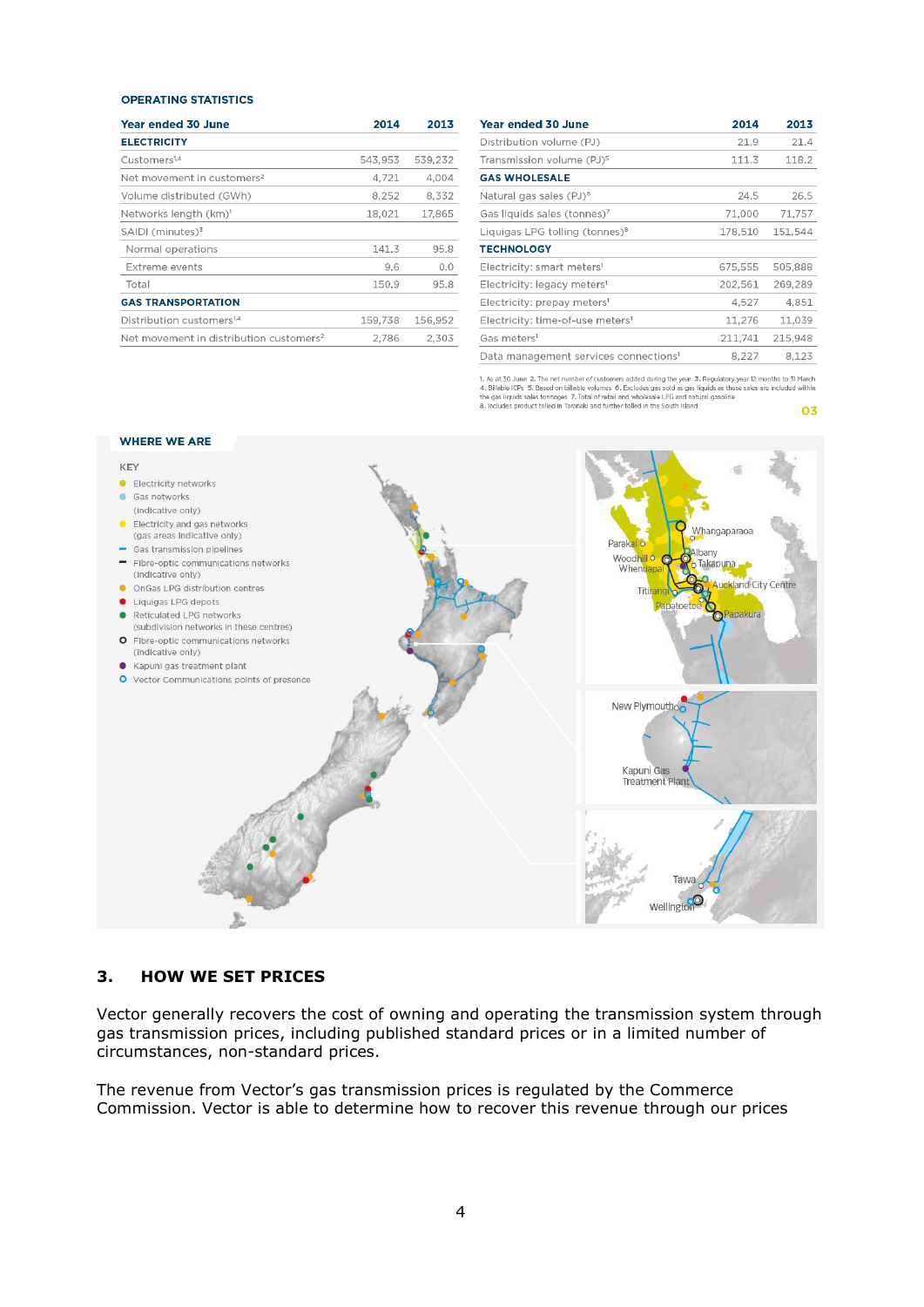subject to a number of regulated pricing principles. We go into how we comply with these principles in some detail in our pricing methodology disclosure available on our website<sup>1</sup>.

The transmission system can be described as a radial network of pipes originating from a single geographic location in Taranaki and supplying multiple connection points along each pipes length. Given that gas must pass through each pipe from its source to supply connection along is length a key feature of the transmission system is that many of the assets used to convey gas are used by multiple shippers and many consumers. This means that there are substantial common costs, so a substantial proportion of the prices paid are a recovery of common costs rather than being directly attributable to the provision of a specific service to a connection.

To recognise the key differences in the use and cost of our network, we aggregate customer connection points into delivery points and then into the following regional segments for pricing<sup>2</sup>:

| Region                   | <b>Delivery points</b>                                                                                                                                                                                                             |
|--------------------------|------------------------------------------------------------------------------------------------------------------------------------------------------------------------------------------------------------------------------------|
| Northland                | Marsden 1 (NZRC), Marsden 2, Kauri DF, Maungaturoto DF, Warkworth, Wellsford, Whangarei                                                                                                                                            |
| Auckland                 | Alfriston, Drury 1, Drury 2, Flat Bush, Glenbrook (Steel Mill), Greater Auckland, Otahuhu B Power Station,<br>Southdown Power Station, Harrisville, Hunua, Hunua (Nova), Hunua 3, Kingseat, Pukekohe, Ramarama,<br>Tuakau, Waitoki |
| Waikato north            | Cambridge, Horotiu, Huntly Town, Kiwitahi 1 (Peroxide), Kiwitahi 2, Matangi, Morrinsville, Morrinsville DF,<br>Ngaruawahia, Tatuanui DF, Te Rapa Cogen Plant, Waitoa                                                               |
| Hamilton                 | Greater Hamilton, Temple View, Te Kowhai                                                                                                                                                                                           |
| Waikato south            | Kihikihi, Kinleith 1, Kinleith 2 (Paper mill), Lichfield DF, Okoroire Springs, Otorohanga, Pirongia, Putaruru, Te<br>Awamutu DF, Te Kuiti North, Te Kuiti South, Tirau, Tirau DF, Tokoroa, Waikeria                                |
| Western Bay of           | Greater Mt Maunganui, Greater Tauranga, Rangiuru                                                                                                                                                                                   |
| Plenty                   | Te Puke                                                                                                                                                                                                                            |
| Eastern Bay of<br>Plenty | Broadlands, Edgecumbe, Edgecumbe DF, Gisborne, Kawerau, Kawerau (ex-Caxton), Kawerau (ex-Tasman),<br>Opotiki, Reporoa, Rotorua, Taupo, Te Teko, Whakatane                                                                          |
| Taranaki                 | Eltham, Inglewood, Kaponga, New Plymouth, Oakura, Okato, Opunake, Pokuru 2 Delivery, Pungarehu No 1,<br>Pungarehu No 2, Stratford, Stratford 2 - Peaker, Stratford 3 - Storage, TCC Power Station, Waitara                         |
| Manawatu-<br>Wanganui    | Hawera, Hawera (Nova), Kaitoke, Kakariki, Lake Alice, Okaiawa \ Manaia, Marton, Matapu, Mokoia, Patea,<br>Waitotara, Wanganui, Waverley                                                                                            |
| Hawke's Bay              | Ashhurst, Dannevirke, Feilding, Flockhouse, Hastings, Hastings (Nova), Kairanga, Longburn, Mangaroa,<br>Mangatainoka, Oroua Downs, Pahiatua, Palmerston North, Takapau                                                             |
| Wellington               | Belmont, Foxton, Greater Waitangirua, Kuku, Levin, Otaki, Paraparaumu, Pauatahanui 2, Tawa A, Tawa B<br>(Nova), Te Horo, Waikanae                                                                                                  |

**Aggregation of delivery points into pricing regions** Figure 1

To determine the amount of regulated revenue to recover from each customer segment, Vector considers each segment's use of Vector's gas transmission network assets. Revenue is then recovered from each segment in relation to that segment's use of the transmission network assets.

The way the network of assets has been built up over time is something that Vector now has limited ability to change, however Vector is able to influence present and future investment decisions in the gas transmission system. Vector's transmission prices are designed, in line with the regulated pricing principles, to efficiently recover the cost of the existing gas transmission system and send efficient signals to users when new investments are required.

Vector has developed a high-level framework to guide the development of its pricing methodology. The overarching objectives for the methodology include:

 $1$  Our pricing methodology is available at the following URL:

http://vector.co.nz/documents/101943/102864/2014+Gas+Transmission+Pricing+Methodology.pdf/a30746d2- 40bb-4293-9a0b-130ea75a16d2

 $2$  Full criteria for allocation of customers to pricing plans can be found in the pricing schedules below.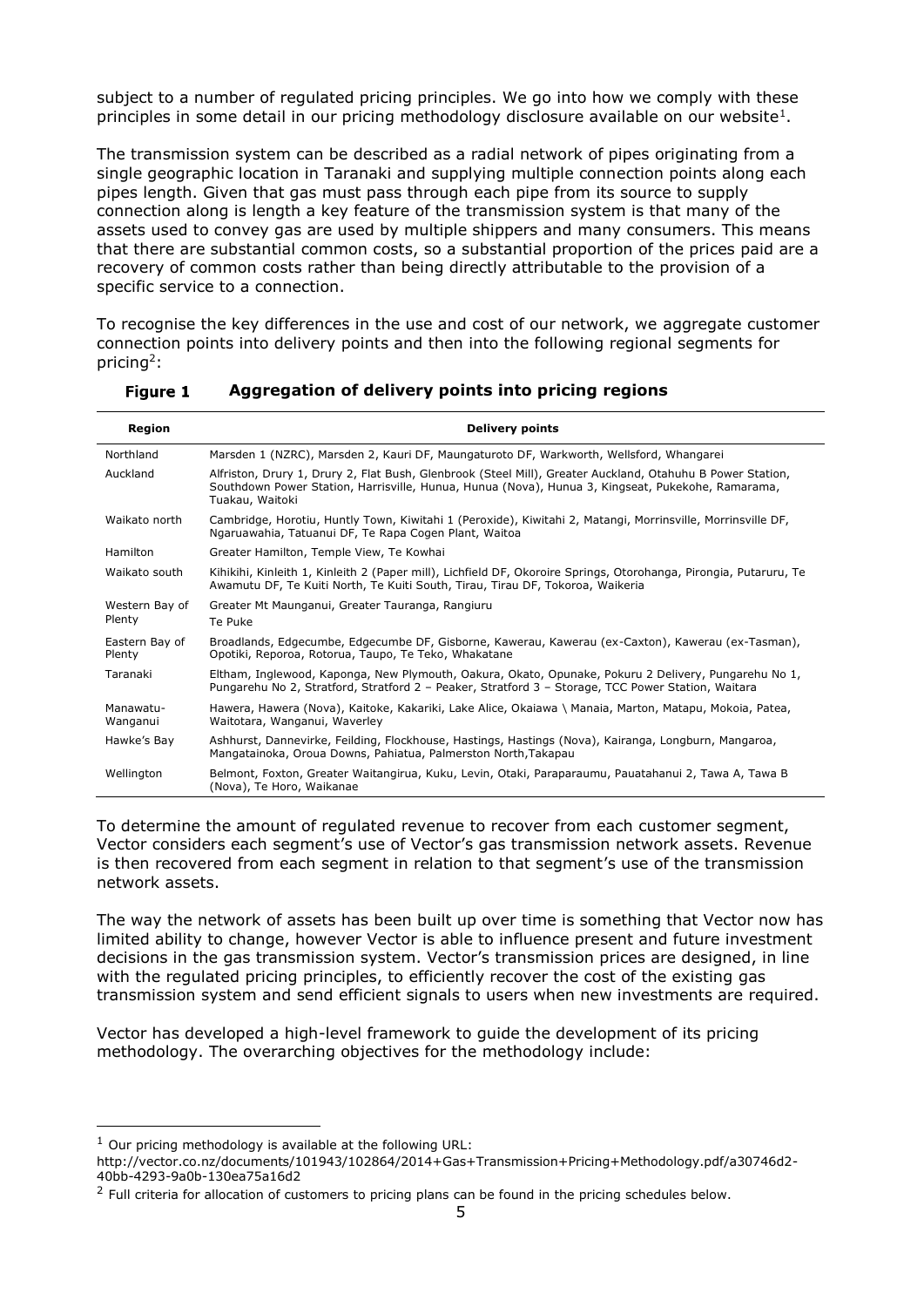- a. Cost recovery ensuring Vector recovers its costs, including an appropriate return on and of investment. A key aspect of cost recovery is the predominantly sunk and fixed nature of the costs;
- b. Meet regulatory obligations including compliance with the weighted average price requirements and the pricing principles;
- c. Clear pricing structure by making it attractive to maintain connections and for new consumers to connect. Pricing should be simple and easily understood by consumers;
- d. Coherent overall price structure so that there are not incentives for consumers to switch service classes to take advantage of anomalies in the pricing structure;
- e. Cost reflective pricing to ensure that all consumers face prices that reflect the cost of providing them with service, that charges to all new consumers at least cover the incremental costs of connecting them to the network (including costs associated with upstream reinforcement) and charges to recover overhead costs and the cost of the shared network are allocated between consumers in a manner that is least likely to distort investment decisions;
- f. Consumer centric outcomes to take account of the economic value of the service to consumers, provide pricing stability and manage price shock effectively in the transition to new price structures; and
- g. Incentivise efficient usage in other words, encourage/discourage more utilisation of gas assets to ensure that new investments are efficient and sunk investments are not inefficiently by-passed.

A more fulsome description of our approach and further information on our gas transmission pricing methodology can be found at http://vector.co.nz/pricing-methodology.

### **4. REASONS FOR PRICE CHANGES**

For the pricing year beginning 1 October 2014 Vector has set its prices to ensure that the revenue from Vector's gas transmission system is no more than required to recover our costs as determined by regulations from the Commerce Commission. These regulations set the revenue that Vector is able to charge (in aggregate) each year and also allows Vector to recover a number of costs outside of our control ("pass through and recoverable costs"). Amongst other things, pass through and recoverable costs include council rates, regulatory levies payable by Vector to the Electricity and Gas Complaints Commission and the Commerce Commission.

The regulatory regime reflects Vector's operating costs and recognises that these costs are likely to increase over time. The regime also provides incentives for cost efficiency. At the end of each regulatory period any efficiency gains are shared with consumers through lower prices.

The regulations, and in particular the Gas Transmission Services Default Price-Quality Path Determination 2013 required an initial price reduction applied over the 15 month period from 1 July 2013 (when the determination came into effect) to 30 September 2014. Thereafter, the determination incorporates October-September annual CPI-X price changes.

Vector implemented a price reduction on 1 October 2013 rather than 1 July 2013 as our contracts with shippers only allow for one price change per pricing year (October to September annually). The magnitude of this price reduction over a 12 month period was greater, to achieve the overall revenue outcome required by the Commission when considered over the 15 month period. The weighted average price reduction from 1 October 2013 in gas transmission was approximately 34%.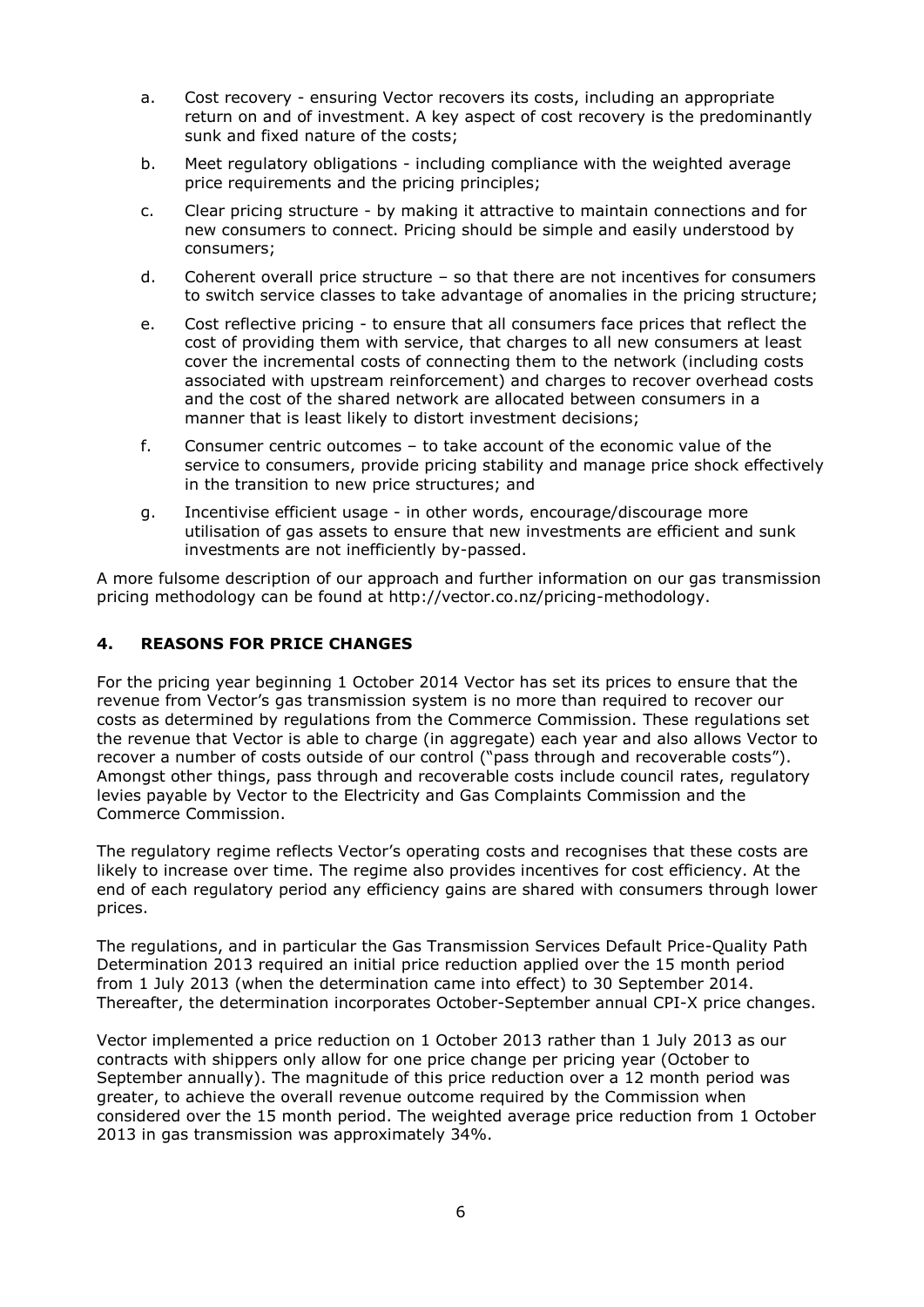At the time of making the price reductions, it was acknowledged that the price change on 1 October 2014 would reflect an increase of greater than CPI, in order to reset prices back to the level that would have applied had a 1 July 2013 price change been made at that time. Vector engaged with the Commission in an effort to find ways to smooth out this impact, however was unable to readily identify an approach to do so.

Gas transmission prices will increase by a weighted average of 20% from 1 October 2014. The combination of the 34% price decrease in 2013 and the 2014 increase means that gas transmission prices will be on average 21% lower than they were two years ago.

In making the price increase Vector has elected not to make any structural changes to prices in order to avoid making the impact of the price increase any bigger to individual consumers than it needs to be. Non-standard prices have been adjusted in accordance with their contractual requirements.

Our gas transmission prices are set out in the following price schedule. The schedule includes prices for our transmission system presented by pipeline network.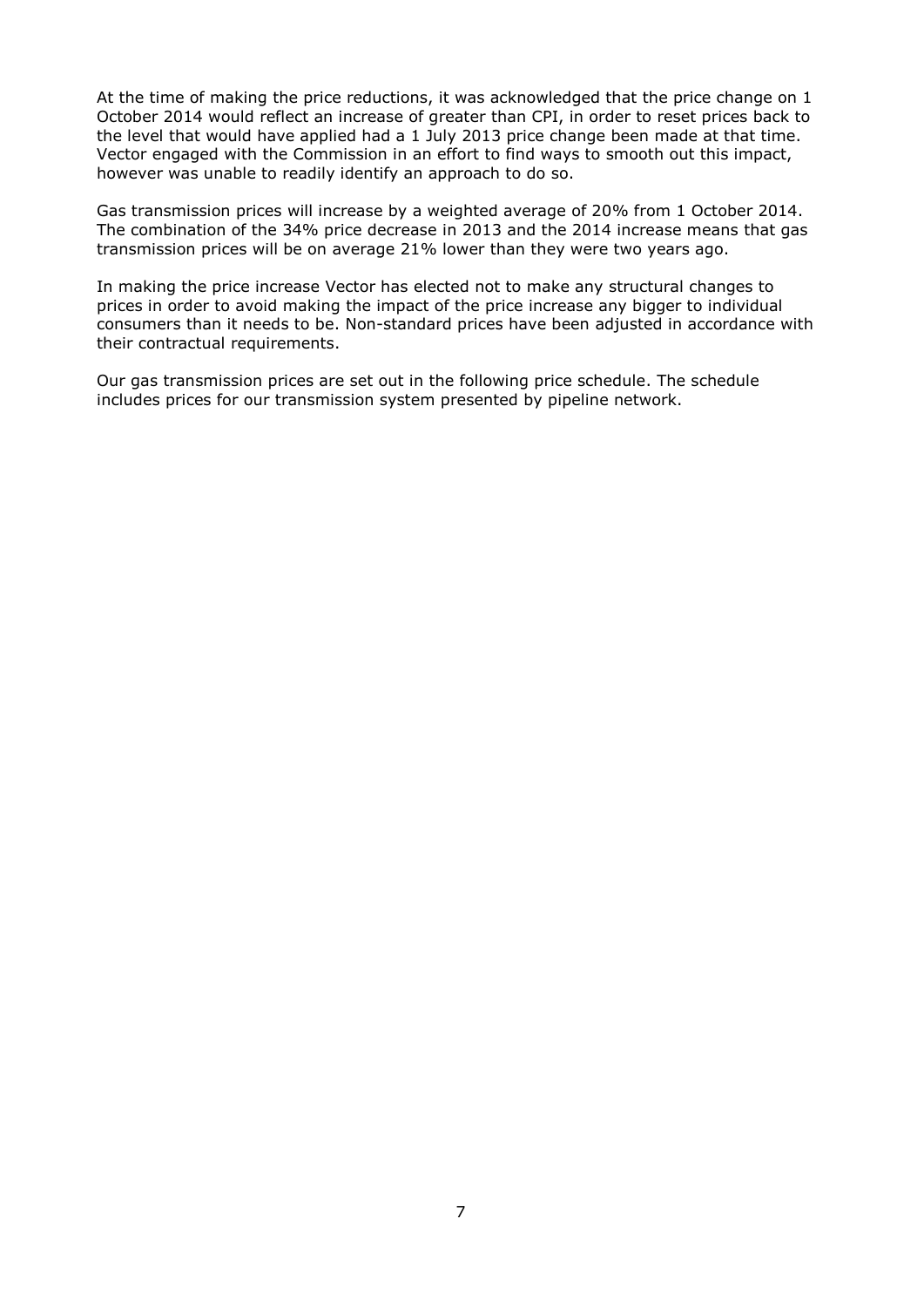# **Gas Transmission Price Table For Vector's gas transmission network**

Capacity Reservation Fee ("CRF") = \$/GJ of Reserved Capacity/Year Throughput Fee ("TPF") = \$/GJ delivered

All fees in this schedule are exclusive of GST.

| <b>Rotowaro North pipeline</b> |                         | Charges from 1 October<br>2013 to 30 September 2014 |            | Charges from 1<br>October 2014 |            |            |
|--------------------------------|-------------------------|-----------------------------------------------------|------------|--------------------------------|------------|------------|
| Receipt Point                  | Delivery Point          | ID Number                                           | <b>CRF</b> | <b>TPF</b>                     | <b>CRF</b> | <b>TPF</b> |
| Rotowaro                       |                         | RTW3203                                             |            |                                |            |            |
|                                | Tuakau                  | <b>TUK06501</b>                                     | 241        | 0.05                           | 302        | 0.06       |
|                                | Tuakau 2                | <b>TUK06502</b>                                     |            |                                | 302        | 0.06       |
|                                | Harrisville             | HAR11801                                            | 241        | 0.05                           | 302        | 0.06       |
|                                | Ramarama                | RAM15201                                            | 241        | 0.05                           | 302        | 0.06       |
|                                | Drury 1                 | DRU15101                                            | 241        | 0.05                           | 302        | 0.06       |
|                                | Drury 2                 | DRU15102                                            | 241        | 0.05                           | 302        | 0.06       |
|                                | Pukekohe                | <b>PUK04201</b>                                     | 241        | 0.05                           | 302        | 0.06       |
|                                | Kingseat                | KIG16801                                            | 241        | 0.05                           | 302        | 0.06       |
|                                | Glenbrook (Steel Mill)  | GLB03401                                            | 241        | 0.05                           | 302        | 0.06       |
|                                | Otahuhu B Power Station | OTB00301                                            |            |                                |            |            |
|                                | Southdown Power Station | SDN00101                                            |            |                                |            |            |
|                                | Greater Auckland        | GTA03610                                            | 241        | 0.05                           | 302        | 0.06       |
|                                | Hunua                   | HUN15301                                            | 241        | 0.05                           | 302        | 0.06       |
|                                | Hunua (Nova)            | HUN15302                                            | 241        | 0.05                           | 302        | 0.06       |
|                                | Hunua 3                 | HUN15303                                            | 241        | 0.05                           | 302        | 0.06       |
|                                | Alfriston               | ALF15501                                            | 241        | 0.05                           | 302        | 0.06       |
|                                | Flat Bush               | FLB15601                                            | 241        | 0.05                           | 302        | 0.06       |
|                                | Waitoki                 | WTK33901                                            | 241        | 0.05                           | 302        | 0.06       |
|                                | Warkworth               | <b>WRK18901</b>                                     | 350        | 0.05                           | 439        | 0.06       |
|                                | Wellsford               | WEL18301                                            | 350        | 0.05                           | 439        | 0.06       |
|                                | Maungaturoto DF         | MUT19001                                            |            |                                |            |            |
|                                | Marsden 1 (Refining NZ) | MSD01801                                            | 350        | 0.05                           | 439        | 0.06       |
|                                | Marsden 2               | MSD01802                                            | 350        | 0.05                           | 439        | 0.06       |
|                                | Whangarei               | <b>WHG07501</b>                                     | 350        | 0.05                           | 439        | 0.06       |
|                                | Kauri DF                | KUR33601                                            |            |                                |            |            |

| <b>Rotowaro South pipeline</b> |                         |                 | 2013 to 30 September 2014 | Charges from 1 October | Charges from 1<br>October 2014 |            |
|--------------------------------|-------------------------|-----------------|---------------------------|------------------------|--------------------------------|------------|
| Receipt Point                  | Delivery Point          | ID Number       | <b>CRF</b>                | TPF                    | <b>CRF</b>                     | <b>TPF</b> |
| Rotowaro South                 |                         | RTS13201        |                           |                        |                                |            |
|                                | <b>Greater Hamilton</b> | GTH11301        | 96                        | 0.05                   | 120                            | 0.06       |
|                                | Te Kowhai Receipt       | <b>TEK28701</b> |                           |                        |                                |            |

| <b>Morrinsville pipeline</b> |                       |           | Charges from 1 October<br>2013 to 30 September 2014 |            | Charges from 1 Oct<br>2014 |            |
|------------------------------|-----------------------|-----------|-----------------------------------------------------|------------|----------------------------|------------|
| Receipt Point                | Delivery Point        | ID Number | <b>CRF</b>                                          | <b>TPF</b> | <b>CRF</b>                 | <b>TPF</b> |
| Te Kowhai Receipt            |                       | TEK28701  |                                                     |            |                            |            |
|                              | Te Rapa Cogen Plant   | TRC02003  |                                                     |            |                            |            |
|                              | Horotiu               | HRU16101  | 241                                                 | 0.05       | 302                        | 0.06       |
|                              | Matangi               | MTG17301  | 241                                                 | 0.05       | 302                        | 0.06       |
|                              | Cambridge             | CAM17201  | 241                                                 | 0.05       | 302                        | 0.06       |
|                              | Kiwitahi 1 (Peroxide) | KIW34201  | 241                                                 | 0.05       | 302                        | 0.06       |
|                              | Kiwitahi 2            | KIW34202  | 241                                                 | 0.05       | 302                        | 0.06       |
|                              | Morrinsville DF       | MRV16301  | 241                                                 | 0.05       | 302                        | 0.06       |
|                              | Morrinsville          | MRV16302  | 241                                                 | 0.05       | 302                        | 0.06       |
|                              | Tatuanui DF           | TAT16401  | 241                                                 | 0.05       | 302                        | 0.06       |
|                              | Waitoa                | WTA16501  | 241                                                 | 0.05       | 302                        | 0.06       |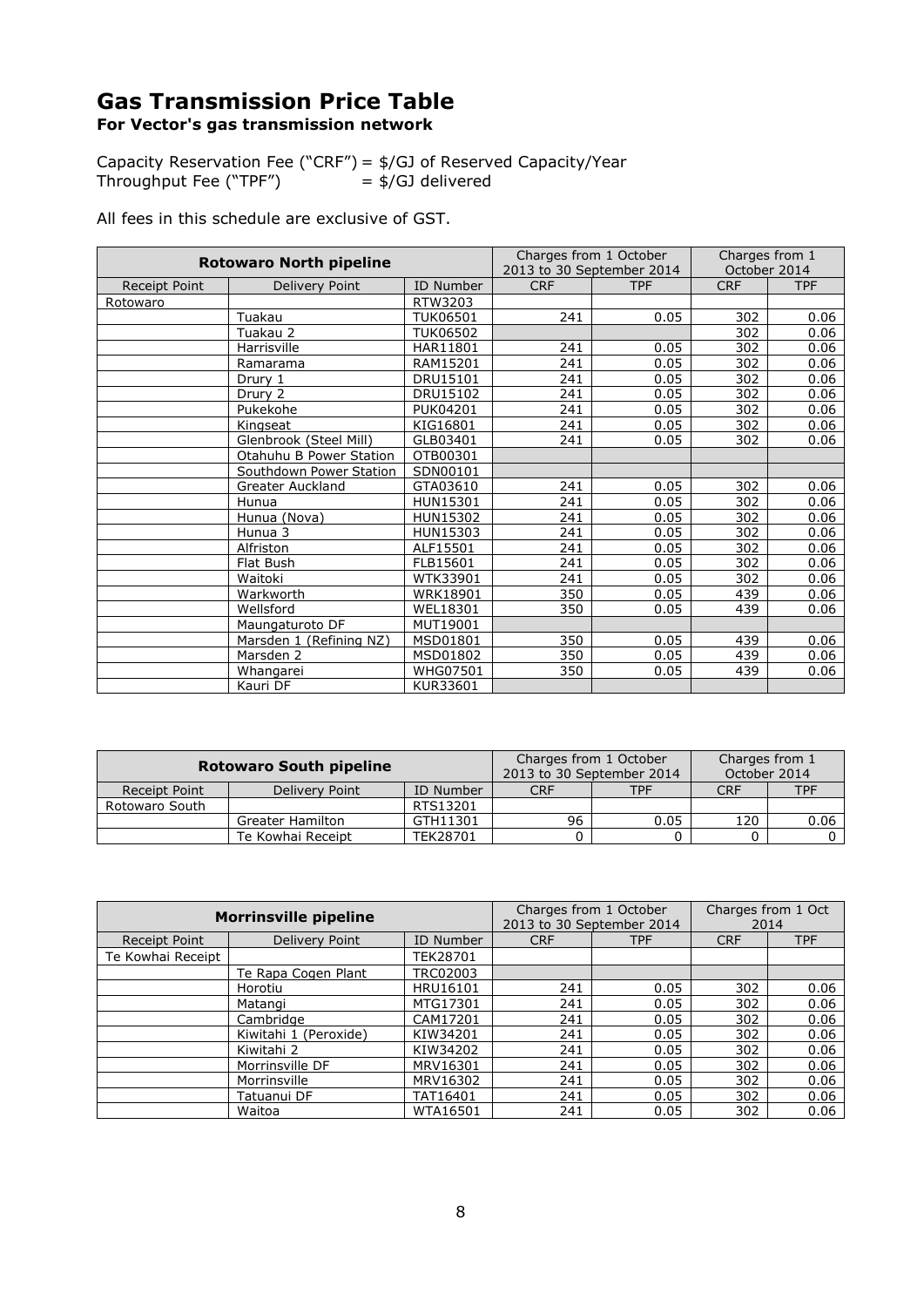| <b>Bay of Plenty pipeline</b> |                        | Charges from 1 October |            | Charges from 1            |                  |              |
|-------------------------------|------------------------|------------------------|------------|---------------------------|------------------|--------------|
|                               |                        |                        |            | 2013 to 30 September 2014 |                  | October 2014 |
| <b>Receipt Point</b>          | Delivery Point         | ID Number              | <b>CRF</b> | <b>TPF</b>                | <b>CRF</b>       | <b>TPF</b>   |
| Pokuru No 1                   |                        | <b>PKU02308</b>        |            |                           |                  |              |
| Pokuru No 2                   |                        | PKR02402               |            |                           |                  |              |
|                               | Kihikihi (Te Awamutu)  | KIH19101               | 261        | 0.05                      | 328              | 0.06         |
|                               | Waikeria               | <b>WKE19201</b>        | 261        | 0.05                      | 328              | 0.06         |
|                               | Lichfield DF           | LCF20010               | 261        | 0.05                      | 328              | 0.06         |
|                               | Tokoroa                | <b>TKR19701</b>        | 261        | 0.05                      | 328              | 0.06         |
|                               | Kinleith               | KIN02601               | 261        | 0.05                      | 328              | 0.06         |
|                               | Kinleith (paper mill)  | KIN04310               | 261        | 0.05                      | 328              | 0.06         |
|                               | Putaruru               | PTR32601               | 261        | 0.05                      | 328              | 0.06         |
|                               | Tirau DF               | TIR33501               | 261        | 0.05                      | 328              | 0.06         |
|                               | Tirau                  | TIR33502               | 261        | 0.05                      | 328              | 0.06         |
|                               | Okoroire Springs       | OKS32801               | 261        | 0.05                      | 328              | 0.06         |
|                               | Greater Tauranga       | GTT07701               | 315        | 0.05                      | 395              | 0.06         |
|                               | Greater Mt Maunganui   | GMM08001               | 315        | 0.05                      | $\overline{395}$ | 0.06         |
|                               | Te Puke                | TPK33301               | 315        | 0.05                      | 395              | 0.06         |
|                               | Rangiuru               | RAG33401               | 315        | 0.05                      | 395              | 0.06         |
|                               | Reporoa                | RPR30801               | 333        | 0.05                      | 418              | 0.06         |
|                               | <b>Broadlands</b>      | BRO36301               |            |                           | 418              | 0.06         |
|                               | Taupo                  | TAU07001               | 333        | 0.05                      | 418              | 0.06         |
|                               | Rotorua                | ROT08101               | 333        | 0.05                      | 418              | 0.06         |
|                               | Kawerau (Tissue)       | KAW04410               | 333        | 0.05                      | 418              | 0.06         |
|                               | Kawerau (Pulp & Paper) | KAW04411               | 333        | 0.05                      | 418              | 0.06         |
|                               | Kawerau                | KAW04405               | 333        | 0.05                      | 418              | 0.06         |
|                               | Te Teko                | <b>TTK30601</b>        | 333        | 0.05                      | 418              | 0.06         |
|                               | Edgecumbe DF           | EGC30701               | 333        | 0.05                      | 418              | 0.06         |
|                               | Edgecumbe              | EGC30702               | 333        | 0.05                      | 418              | 0.06         |
|                               | Whakatane              | WHK32101               | 333        | 0.05                      | 418              | 0.06         |
|                               | Opotiki                | OPO32001               | 333        | 0.05                      | 418              | 0.06         |
|                               | Gisborne               | GIS07810               | 333        | 0.05                      | 418              | 0.06         |

| <b>Frankley Road pipeline</b> |                          | Charges from 1 October<br>2013 to 30 September 2014 |                  | Charges from 1<br>October 2014 |            |            |
|-------------------------------|--------------------------|-----------------------------------------------------|------------------|--------------------------------|------------|------------|
| <b>Receipt Point</b>          | Delivery Point           | ID Number                                           | <b>CRF</b>       | <b>TPF</b>                     | <b>CRF</b> | <b>TPF</b> |
| Frankley Road-Bi              |                          | F4000439                                            |                  |                                |            |            |
|                               | Kaimiro Delivery         | KAI07602                                            | 74               | 0.25                           | 93         | 0.30       |
|                               | Stratford 2              | STR00521                                            |                  |                                |            |            |
|                               | Stratford 3-Bi           | STR00511                                            |                  |                                |            |            |
|                               | <b>TCC Power Station</b> | <b>TCC00201</b>                                     |                  |                                |            |            |
|                               | Ballance (Ammonia-       | <b>BAL08201</b>                                     |                  |                                |            |            |
|                               | Ballance (Ammonia-       | <b>BAL09626</b>                                     |                  |                                |            |            |
|                               | Kapuni (Lactose et al)   | KAP12901                                            | 74               | 0.05                           | 93         | 0.06       |
|                               | Kapuni GTP               | KAP09612                                            | 74               | 0.25                           | 93         | 0.30       |
|                               | Kupe Delivery            | KUP37503                                            | 74               | 0.25                           | 93         | 0.30       |
|                               |                          |                                                     |                  |                                |            |            |
| Kaimiro                       |                          | KAI07601                                            |                  |                                |            |            |
|                               | Frankley Road-Bi         | F4000439                                            | 74               | 0.25                           | 93         | 0.30       |
|                               | Ballance (Ammonia-       | <b>BAL08201</b>                                     |                  |                                |            |            |
|                               | Ballance (Ammonia-       | <b>BAL09626</b>                                     |                  |                                |            |            |
|                               | Kapuni (Lactose et al)   | KAP12901                                            | 74               | 0.05                           | 93         | 0.06       |
|                               | Kapuni GTP               | KAP09612                                            | 74               | 0.25                           | 93         | 0.30       |
|                               | Kupe Delivery            | KUP37503                                            | 74               | 0.25                           |            |            |
|                               |                          |                                                     |                  |                                |            |            |
| Norfolk                       |                          | SWD37701                                            |                  |                                |            |            |
|                               | Frankley Road-Bi         | F4000439                                            | 74               | 0.25                           | 93         | 0.30       |
|                               | Kapuni GTP               | KAP09612                                            | 74               | 0.25                           | 93         | 0.30       |
|                               | Kapuni (Lactose et al)   | KAP12901                                            | $\overline{7}$ 4 | 0.05                           |            |            |
|                               |                          |                                                     |                  |                                |            |            |
| Cardiff                       |                          | CAR37901                                            |                  |                                |            |            |
|                               | Frankley Road-Bi         | F4000439                                            | 74               | 0.25                           | 93         | 0.30       |
|                               | Kapuni GTP               | KAP09612                                            | $\overline{74}$  | 0.25                           | 93         | 0.30       |
|                               |                          |                                                     |                  |                                |            |            |
| Stratford 3-Bi                |                          | STR00513                                            |                  |                                |            |            |
|                               | Frankley Road-Bi         | F4000439                                            |                  |                                |            |            |
|                               |                          |                                                     |                  |                                |            |            |
| <b>TAW</b>                    |                          | TAW00299                                            |                  |                                |            |            |
|                               | Frankley Road-Bi         | F4000439                                            | 74               | 0.25                           | 93         | 0.30       |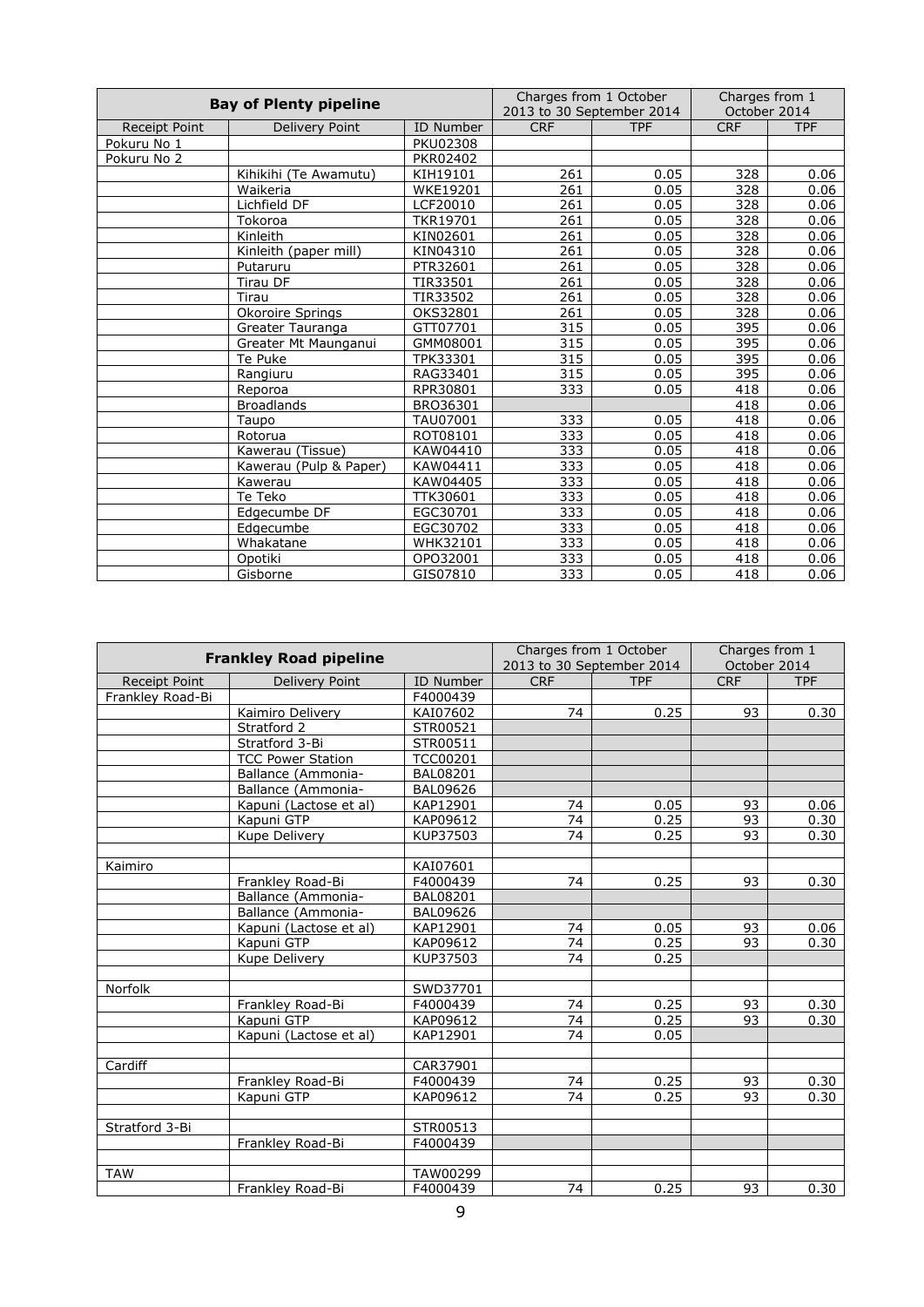|             | Kapuni GTP           | KAP09612 | 74 | 0.25 | 93 | 0.30        |
|-------------|----------------------|----------|----|------|----|-------------|
|             |                      |          |    |      |    |             |
| Kupe        |                      | KUP37501 |    |      |    |             |
|             | Kapuni GTP           | KAP09612 |    |      |    |             |
|             | Frankley Road-Bi     | F4000439 |    |      |    |             |
|             |                      |          |    |      |    |             |
| Kapuni GTP  |                      | KAP09612 |    |      |    |             |
|             | Kapuni North Receipt | KAP09008 | 0  | 0    | 0  | 0           |
|             | Kapuni South Receipt | KAP09004 | 0  | 0    | 0  | 0           |
|             | <b>KGTP Deliverv</b> | KAP00115 | 0  | 0    | 0  | $\mathbf 0$ |
|             |                      |          |    |      |    |             |
| <b>KGTP</b> |                      | KAP00114 |    |      |    |             |
|             | Frankley Road-Bi     | KAP09009 |    |      |    |             |
|             | Kapuni North Receipt | KAP09008 | 0  | 0    | 0  | 0           |
|             | Kapuni South Receipt | KAP09004 | 0  | 0    | 0  | 0           |

| Kapuni South pipeline |                       | Charges from 1 October<br>2013 to 30 September 2014 |                  | Charges from 1<br>October 2014 |            |            |
|-----------------------|-----------------------|-----------------------------------------------------|------------------|--------------------------------|------------|------------|
| <b>Receipt Point</b>  | <b>Delivery Point</b> | ID Number                                           | <b>CRF</b>       | <b>TPF</b>                     | <b>CRF</b> | <b>TPF</b> |
| Kapuni South          |                       | KAP09004                                            |                  |                                |            |            |
| Mokoia                |                       | MOK35802                                            |                  |                                |            |            |
|                       | Matapu                | MTP20601                                            | 243              | 0.05                           | 305        | 0.06       |
|                       | Manaia                | MNA23402                                            | 243              | 0.05                           | 305        | 0.06       |
|                       | Okaiawa               | OKW23401                                            | 243              | 0.05                           | 305        | 0.06       |
|                       | Mokoia Delivery       | MOK35801                                            |                  |                                |            |            |
|                       | Hawera                | HWA20801                                            | 243              | 0.05                           | 305        | 0.06       |
|                       | Hawera (Nova)         | <b>HWA20802</b>                                     | 243              | 0.05                           | 305        | 0.06       |
|                       | Patea                 | PTA20901                                            | 243              | 0.05                           | 305        | 0.06       |
|                       | Waverley              | WVY23601                                            | 243              | 0.05                           | 305        | 0.06       |
|                       | Waitotara             | WTT20301                                            | 243              | 0.05                           | 305        | 0.06       |
|                       | Wanganui              | WAG21501                                            | 243              | 0.05                           | 305        | 0.06       |
|                       | Kaitoke               | KTK23901                                            | 243              | 0.05                           | 305        | 0.06       |
|                       | Lake Alice            | LAB20201                                            | 243              | 0.05                           | 305        | 0.06       |
|                       | Kakariki              | KKI23701                                            | 243              | 0.05                           | 305        | 0.06       |
|                       | Marton                | MTN23801                                            | 243              | 0.05                           | 305        | 0.06       |
|                       | Flockhouse            | FLH21901                                            | $\overline{249}$ | 0.05                           | 312        | 0.06       |
|                       | Oroua Downs           | ORD24701                                            | 249              | 0.05                           | 312        | 0.06       |
|                       | Longburn              | LNB24301                                            | 249              | 0.05                           | 312        | 0.06       |
|                       | Kairanga              | KRG24101                                            | 249              | 0.05                           | 312        | 0.06       |
|                       | Palmerston North      | PLN24201                                            | 249              | 0.05                           | 312        | 0.06       |
|                       | Feilding              | FLD03001                                            | 249              | 0.05                           | 312        | 0.06       |
|                       | Ashhurst              | ASH34301                                            | $\overline{249}$ | 0.05                           | 312        | 0.06       |
|                       | Mangatainoka          | MGK05401                                            | 249              | 0.05                           | 312        | 0.06       |
|                       | Pahiatua              | PHT04901                                            | $\overline{249}$ | 0.05                           | 312        | 0.06       |
|                       | Dannevirke            | DAN05001                                            | 249              | 0.05                           | 312        | 0.06       |
|                       | Takapau               | <b>TKP05101</b>                                     | $\overline{249}$ | 0.05                           | 312        | 0.06       |
|                       | Mangaroa              | MNG34001                                            | $\overline{249}$ | 0.05                           | 312        | 0.06       |
|                       | Hastings              | <b>HST05210</b>                                     | 249              | 0.05                           | 312        | 0.06       |
|                       | Hastings (Nova)       | <b>HST05203</b>                                     | $\overline{249}$ | 0.05                           | 312        | 0.06       |
|                       | Foxton                | FOX22101                                            | 316              | 0.05                           | 397        | 0.06       |
|                       | Levin                 | LVN24401                                            | 316              | 0.05                           | 397        | 0.06       |
|                       | Kuku                  | KUK22401                                            | 316              | 0.05                           | 397        | 0.06       |
|                       | Otaki                 | OTA22601                                            | 316              | 0.05                           | 397        | 0.06       |
|                       | Te Horo               | THO22701                                            | 316              | 0.05                           | 397        | 0.06       |
|                       | Waikanae              | WAK22801                                            | 316              | 0.05                           | 397        | 0.06       |
|                       | Paraparaumu           | PAU20101                                            | 316              | 0.05                           | 397        | 0.06       |
|                       | Pauatahanui 2         | PAH23101                                            | 316              | 0.05                           | 397        | 0.06       |
|                       | Greater Waitangirua   | GTW06910                                            | 316              | 0.05                           | 397        | 0.06       |
|                       | Belmont               | BEL24510                                            | 316              | 0.05                           | 397        | 0.06       |
|                       | Tawa A                | TWA35610                                            | 316              | 0.05                           | 397        | 0.06       |
|                       | Tawa B (Nova)         | TWB24810                                            | 316              | 0.05                           | 397        | 0.06       |